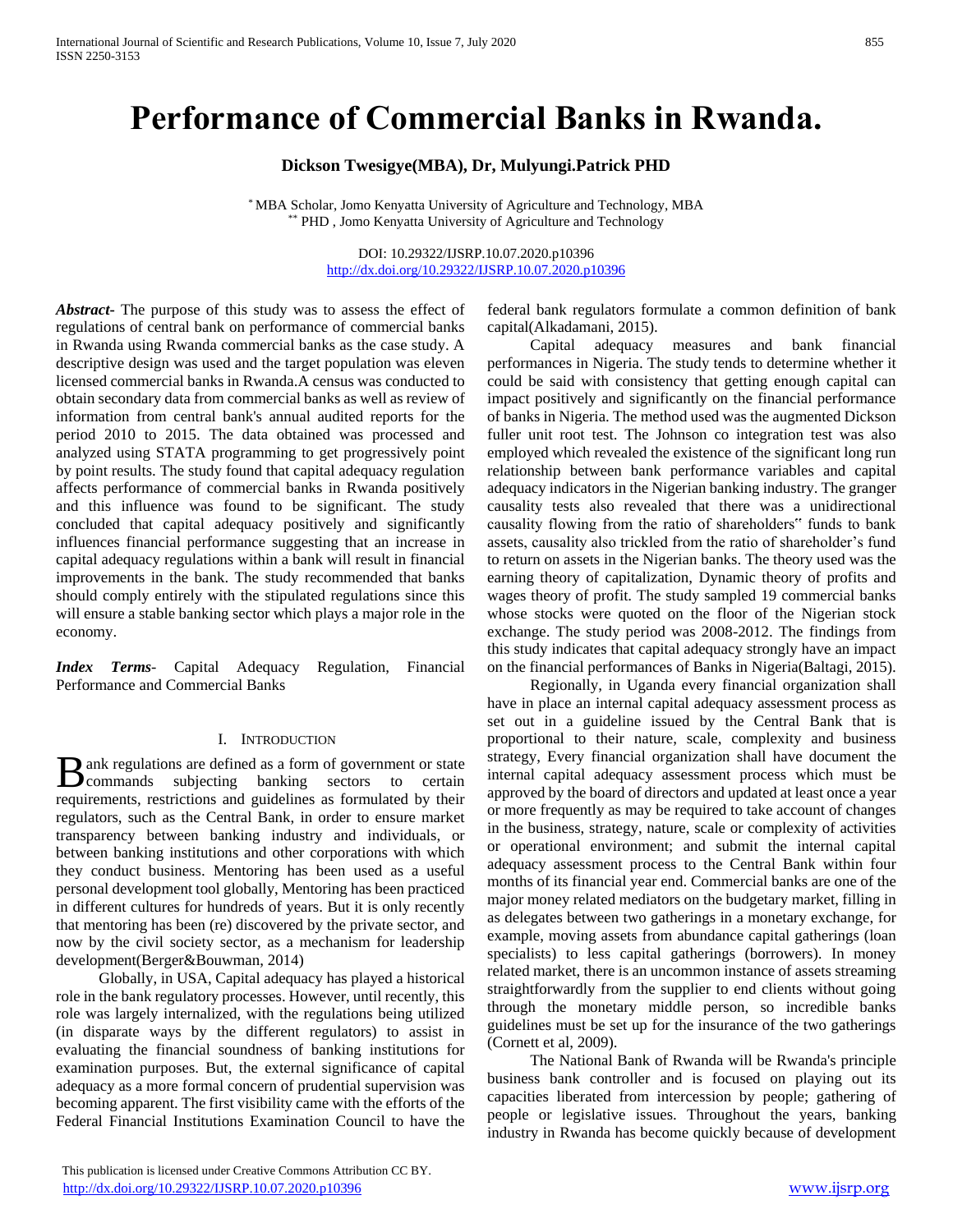in administrations, for example, portable and organization banking, where clients can execute at whatever point they need to utilize their cell phones without lining up long lines in banking corridors. As indicated by Central bank yearly report, banking industry in Rwanda enlisted execution improvement in the money related year finished June 2018, where the advantages, advances and advances expanded. In Rwanda, Commercial banks are approved and oversaw by national bank which regulates them to ensure they follow rules in their undertakings. Every business is depended upon to agree to those rules as compressed by Central Bank of Rwanda round into; requested to develop liquidity, dissolvability and real budgetary systems working (NBR,2015).

# **Objectives**

 The study aimed at assessingthe effect of central bank regulations on financial performance of commercial banks in Rwanda with the following objectives;

- a) To examine the effect of capital adequacy regulation on financial performance of commercial banks in Rwanda.
- b) To determine the effect of liquidity Management regulation on financial performance of commercial banks in Rwanda.
- c) To find out the effect of credit risk management regulation on financial performance of commercial banks in Rwanda.

#### II. LITERATURE REVIEW

 The central bank regulations on banking sector points out as bank approaches the minimum capital requirements they tend to raise capital to avoid costs which may be incurred in case of breach of set regulatory capital. According to Calem and Rob (2015) Observed that U-formed connection exists between capital and hazard taking for banks. Thus, undercapitalized banks will in general face more challenges. Moreover, sufficiently promoted banks put resources into hazardous portfolio envisioning of higher benefits which can be utilized for proceeded with progress of their capital position (Rime, 2011).

 The theories underlying the study are the Buffer Theory of Capital Adequacy which points out as bank approaches the minimum capital requirements they tend to raise capital to avoid costs which may be incurred in case of breach of set regulatory capital. According to Calem and Rob (2015) breaching the regulatory provisions will lead to penalties. Banks prefer to maintain capital in excess of prudential limits to reduce the chances of falling below legal capital requirements. The theory is significant to the investigation since it underpins holding of overabundance capital. Overabundance capital prompts decrease of costs which could bring about punishments if there should arise an occurrence of break of administrative necessity and furthermore bolster activities final product being improved budgetary execution.

 Liquidity inclination Theoryalludes basically to a craving to have money in your pockets. Liquidity is any type of advantage that can undoubtedly be changed over into money, and cash is viewed as the most fluid resource. Banks, especially business ones, handle for the most part fluid resources that financial specialists can request whenever. Loan fee is a pay for neglecting to hold fluid resources for a predetermined period which is

 This publication is licensed under Creative Commons Attribution CC BY. <http://dx.doi.org/10.29322/IJSRP.10.07.2020.p10396> [www.ijsrp.org](http://ijsrp.org/)

dictated by request and cash supply. As indicated by Keynes, interest for cash is sorted for three reasons; initial, an exchange thought process which is a longing to have money for fundamental exchanges, for example, transportation, wages or installment of crude materials. This theory is applicable to the study in that it emphasizes need for holding optimally levels of money for the precautionary motives.

 Bridges, Gregory, and Spaltro (2014) conducted a study on capital adequacy on bank lending, a Bank of England case study. They found that any adjustment in capital sufficiency brings about a change in both capital and loaning that is, an expansion in capital necessity prompts an expansion in the capital proportions of banks and an abatement in credit development. The assessment moreover found that, after change in capital essential development advancement for the most part returns to run of the mill inside 3 years. He contemplated that, banks response to change in capital adequacy shifts depending business cycle, bank size and heading of the modification in capital essential. The above dispute was supported by various makers, for instance, (Francis et al, 2009) who inquired about on bank rule, capital and credit supply: assessing the impact of prudential standards in United Kingdom. They suggested that, the higher the capital essential the lower the bank's optimal credit improvement and the a different way, sway depends upon the level of wealth capitalization.

 Nzioki (2011), investigated on impact of capital adequacy on cash related execution of business banks referred to in NSE. He found that, capital plentifulness impacts execution Kenyan bank distinctly. In his choice he suggested that, the more conspicuous the bank capital adequacy the lower the probability of cash related difficulty and liquidity creation. (Aymen, 2013) who found that, in Tunisia capital expect a critical activity in ensuring smooth money related action similarly as affirmation of adventure right now high profit. In 1990s, United States experienced credit crunch which was trailed by number of studies choose the explanation.

 Gudmundsson, Kisinguh and Odongo (2013) directed a review to set up the job of capital necessities on rivalry and strength of banks and their discoveries built up positive connections between execution, capital guidelines, and money related dependability. Goretti (2012) explored money related guidelines' impacts on budgetary execution at DTMs in Rwanda and her decision was that guidelines on DTMs have prompted improvement in their financial performancy. Various studies show that the true effect of central bank regulations on the performance of commercial banks is lacking in detail, and that is the reason for this study.

 The overabundance capital prompts increment in tasks and this wind up improving the money related execution. The hypothesis is significant to the investigation since it underpins holding of overabundance capital. Overabundance capital prompts decrease of costs which could bring about punishments if there should arise an occurrence of break of administrative necessity and furthermore bolster activities final product being improved budgetary.

#### III. METHODOLOGY

 The researcher used a descriptive design contacted on the eleven licensedcommercial banks in Rwanda that included I&M Bank Rwanda Ltd (Former Banque Commerciale du Rwanda),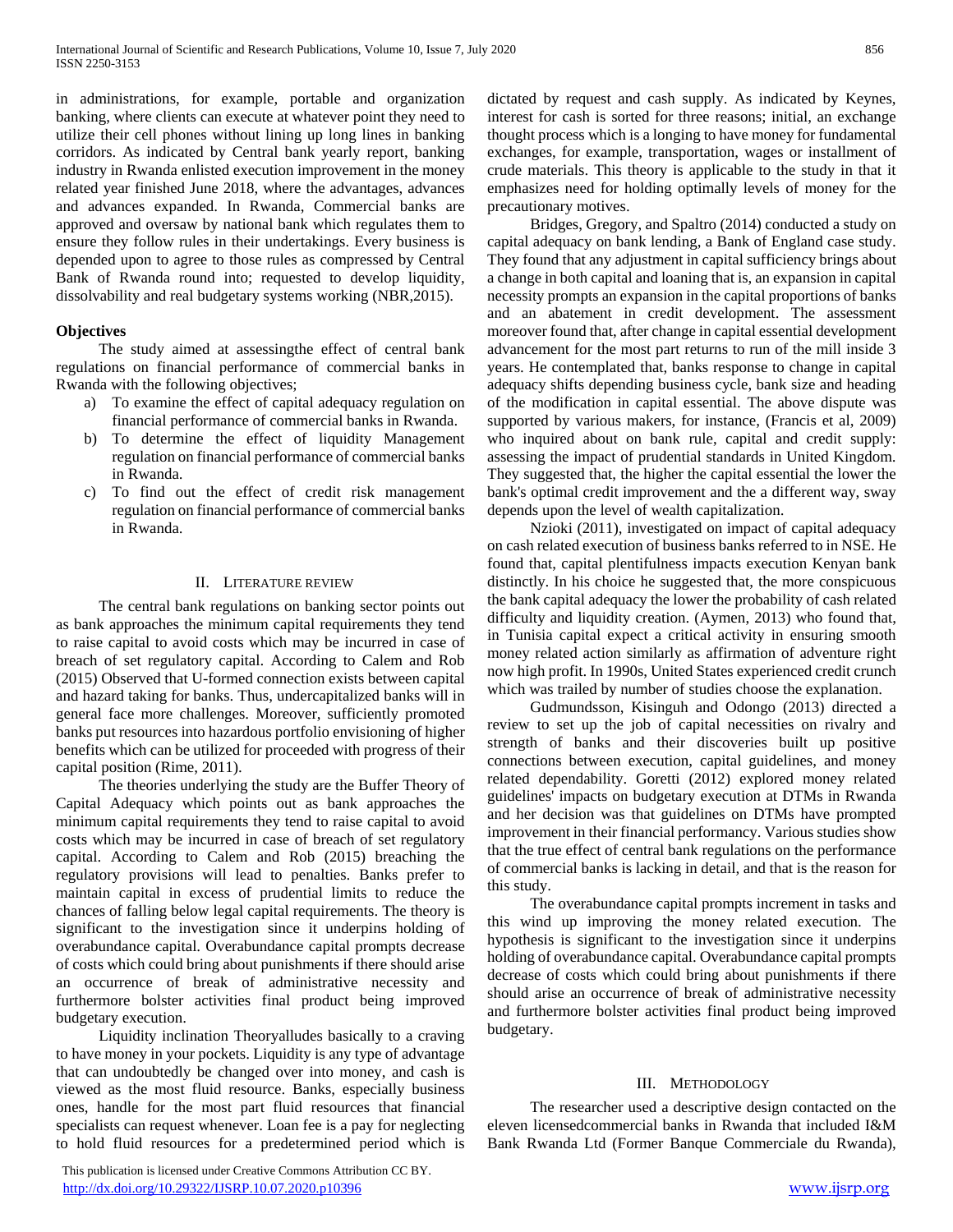Bank of Kigali Ltd, Guaranty Trust Bank Rwanda Ltd (Former, Fina Bank Rwanda, ex BACAR, Access Bank Rwanda Ltd (Former BANCOR), ECOBANK Rwanda Ltd (ex, BCDI), COGEBANQUE Ltd, BanquePopulaire du Rwanda Ltd, Kenya Commercial Bank Rwanda Ltd (KCBR), Equity Bank Rwanda Ltd, Bank of Africa Rwanda Ltd (Former Agaseke Bank) and Crane bank Rwanda LTD using census. a documentary review of the National Bank of Rwanda audited reports for 2010 to 2015 was also done. The data obtained was processed and analyzed using STATA programming to get progressively point by point results.

# IV. RESULTS AND FINDINGS

# **4.3.1 Core Capital to RWA**



 The graph above shows the ratio of core capital to RWA and it was above the statutory minimum of 10 per cent including the 2.5 per cent resource protection buffer. Yet between 2012 and 2015, this ratio declined. Capital ratio measures a bank's core equity capital against its total risk-weighted assets which include all the assets the bank holds that are systematically weighted for credit risk. Core capital is a key determinant in a bank's profitability, it enables financial institutions to engage in more lending because lending is related to the bank's profitability. It declined in the above period due to decline in the economic activities leading to decline in commercial activities.

# **4.3.2 Core Capital to Total Deposit Liabilities**



 The figure above shows the ratio of core capital to total deposit liabilities and it was above the 8 per cent statutory. Aside from a decline in 2011, it had increased but then a slight decline occurred in 2015.the higher the core capital in commercial banks

the lower the liabilities simply because commercial banks will be having more capital that will enable them to have less liabilities. There was an increase in the core capital in the table above meaning an improvement in the operations of commercial banks.

# **Table 4.4.1: Model Summary and Anova**

| Source   | SS      | df | MS       | Number of obs<br>F(1,64)   | $=$<br>$\equiv$ | 66<br>211.55    |
|----------|---------|----|----------|----------------------------|-----------------|-----------------|
| Model    | 9598993 |    | 9598993  | Prob > F                   | $=$             | 0.0000          |
| Residual | 1028471 | 64 | 16069.86 | R-squared<br>Adj R-squared | $=$<br>$=$      | 0.9032<br>0.899 |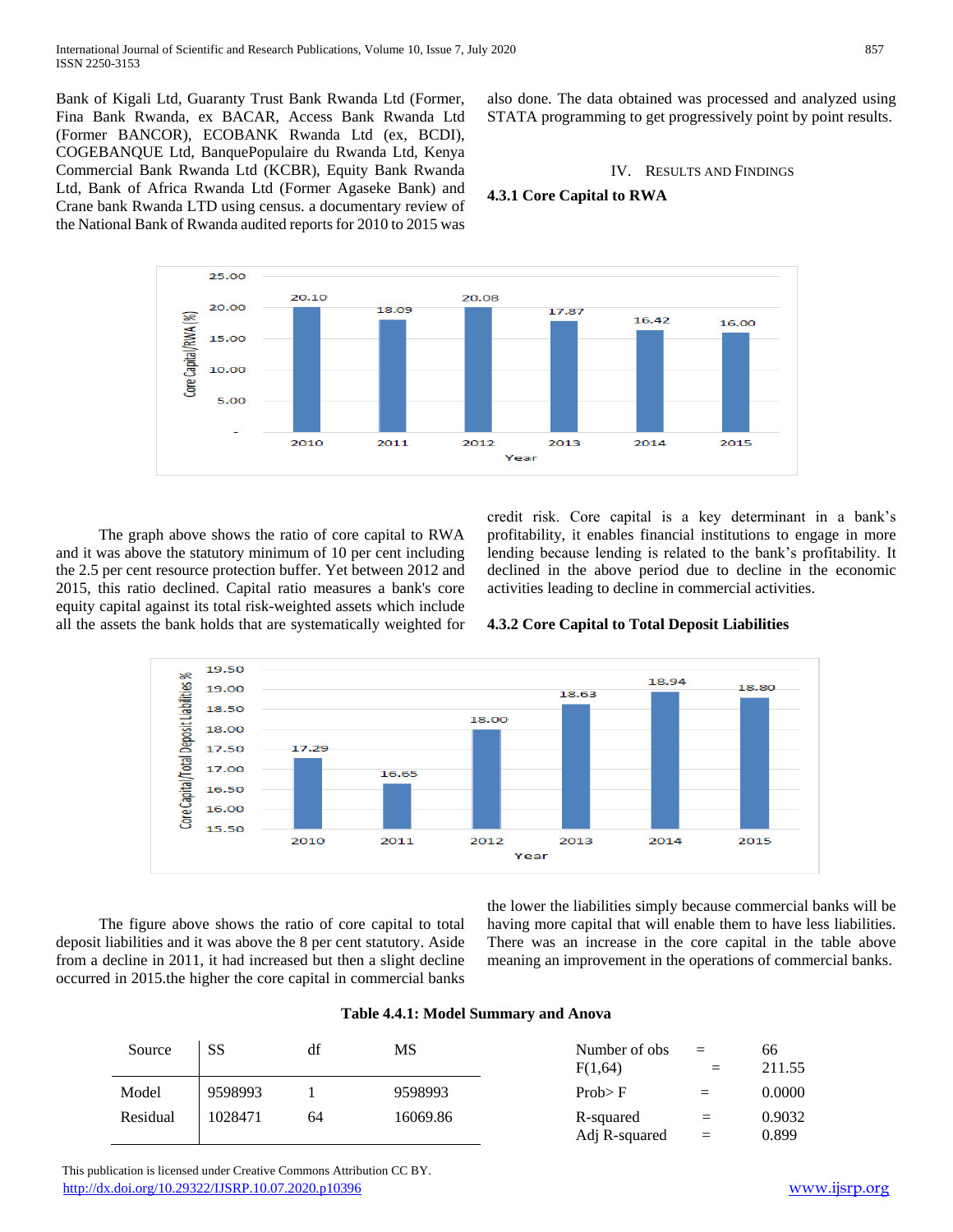International Journal of Scientific and Research Publications, Volume 10, Issue 7, July 2020 858 ISSN 2250-3153

| Total | 10627464 | $\sim$<br>ບມ | 9615063 | <b>Root MSE</b> | 122.98 |
|-------|----------|--------------|---------|-----------------|--------|
|       |          |              |         |                 |        |

 From the ANOVA statistics, the study established the regression model had a significance level of 0.000 which is an indication that there was a significant relationship between the variables. The calculated F value was greater than the F critical value (211.55> 3.991) an indication that there was a significant relationship between capital adequacy ratio and financial performance of commercial banks in Rwanda. The p value which was less than 0.05 indicated that the relationship between the independent variable (capital adequacy ratio) and commercial banks in Rwanda was significant. From the findings, the value of adjusted R squared was 0.899, an indication that there was variation of 89.9% on financial performance of commercial banks in Rwanda due to changes in capital adequacy at 95% confidence interval. This shows that 89.9% of the changes on financial performance of commercial banks in Rwanda could be accounted for by changes in capital adequacy. This shows that the remaining 10.1% of the change in financial performance of commercial banks in Rwanda was accounted for by other factors other than capital adequacy.

#### V. CONCLUSION AND RECOMMENDATIONS

 In a study carried out by Calem and Rob (2015) to assess the connection between capital and hazard taking for banks and found out that that U-formed connection exists between capital and hazard taking for banks meaning that undercapitalized banks will in general face more challenges. Calem and Rob (2015)on the study of prudential limits concluded that that Banks prefer to maintain capital in excess of prudential limits to reduce the chances of falling below legal capital requirements while the study by Bridges, Gregory, and Spaltro (2014) conducted a study on capital adequacy on bank lending a case study of Bank of England concluded that that any adjustment in capital sufficiency brings about a change in both capital and loaning that is, an expansion in capital necessity prompts an expansion in the capital proportions of banks while this research concluded that capital adequacy positively and significantly influences financial performance suggesting that an increase in capital adequacy regulations within a bank will result in financial improvements in the bank**.**

 The study concluded that capital adequacy positively and significantly influences financial performance suggesting that an increase in capital adequacy regulations within a bank will result in financial improvements in the bank**.** The researcher recommended that Banks should to comply entirely with the stipulated regulations and must be supervised by the Central Bank. This will ensure a stable banking sector which plays a major role in the economy. If this sector is stable the economy will grow and the country will prevent financial crisis. Implementing strict regulations will also allow the regulator to identify failing banks and provide remedial action before they fail, and depositors lose their money.

#### **REFERENCES**

- [1] Adams, M and Buckles, M. (2013).The determinant of corporate financial performance in the Bermuda insurance market.Applied financial economy 13(2), 133-143.
- [2] Barth, J., Daniel E. N., Triphon P., and Glenn Y. (2013).A Cross-country Analysis of the Bank Supervisory Framework and Bank Performance.Financial Markets, Institutions & Instruments12. Malden, MA: Blackwell Publishing Inc.
- [3] Berger, A. &Bouwman, C.(2014). Financial Crises and Bank Liquidity Creation.Retrieved March 2010, from Social Science Research Network.
- [4] Casu, B. & C. Giradone. (2016). Bank competition, concentration and efficiency in the single European market. The Manchester School 74(4): 441- 468.
- [5] Cornett, M.& Saunders, A. (2011). Fundamentals of Commercial banks Management International Edition.Irwin/McGraw-Hill.
- [6] Alexandru, C. (2013). The Assessments of Banking Performances-Indicators of Performance in Bank Area.MPRA Paper no. 11600.
- [7] Alkadamani, K. (2015). Capital adequacy, bank behavior and crisis: evidence from emergent economies in italy. European journal of sustainable development, 329-338.
- [8] Alshatti, A. (2015). The effects of credit risk management on financial performance of commercial banks in Jordan:.Investment management and financial innovations, volume 12, 101-112.
- [9] Athanasoglou, P. (2015). Bank specific, Industry and Macroeconomic Determinants of Bank Profitability.Bank of Greece Working Paper 25.
- [10] Aymen, B. (2013). Impact of capital on financial performance of banks: case study of Tunisia.Banks and banks systems, vol. 8.
- [11] Baltagi, B. (2015). Econometric analysis of panel data (3rd ed.) .John Wiley & Sons.
- [12] Berger, A., andUdell,G. (2015). Relationship Lending and Lines of Credit in Small Firm Finance. . The Journal of Business , 68:351.
- [13] Bound, John, David A. Jaeger and Regina M. Baker.(2015). Problems with Instrumental Variables Estimation when the Correlation between the Instruments and the Endogenous Explanatory Variable is Wea.Journal of the American Statistical Association , 90-96.
- [14] Bridges, J., D. Gregory, M. Nielsen, S. Pezzini, A. Radia and M. Spaltro. (2014). The impact of capital requirements on bank lending.Bank of England.
- [15] Burns, N., and Grove, K. (2013).Understanding nursing research (3rd ed. Philadelphia: W.B/ Saunders Company.
- [16] Dang, U. (2011). The CAMEL Rating System in Banking Supervision: a Case Study of Arcada University of Applied Sciences. International Business, 88-106.
- [17] Deloof, M. (2013).Does working capital management affect profitability of Belgium firms? finance and accounting.
- [18] Donaldson, T. and Preston, L. (2015). The stakeholder theory of the corporation: concept, evidence and implication. Academy of management review, 20:1,65-91.
- [19] Faris, J. (2014). The efficiency of liquidity management of islamic banks. International journal of business and social science, , Vol. 5, No.5(1).
- [20] Fernandez, A. and Gonzalez, F. (2015). How accounting and auditing systems can counteract risk-shifting of safety nets in banking: Some international evidence. Journal of Financial Stability, 466-500.
- [21] Francis, W. and Osborne,M. (2017). Bank regulation, capital and credit supply: measuring the impact of prudential standards: UK. Financial services authority.Occasional paper series 36.
- [22] Garleanu, N. & Pedersen, L.(2017). Liquidity and Risk ManagemenT. Cambridge: National Bureau of Economic Researach.
- [23] Garson, G. (2014). Multiple Regression . North Carolina State University: School of public and international affairs.
- [24] Giddy, I. (2015). The Principles and Practice of Bank Supervision: Main Features and Evaluation and Possible Alternatives. Washington, DC: IMF Central Banking Seminar.
- [25] Githinji, W. (2010).Relationship between financial performance and CAMELS rating of commercial banks in Kenya. Kenya: Unpublished thesis